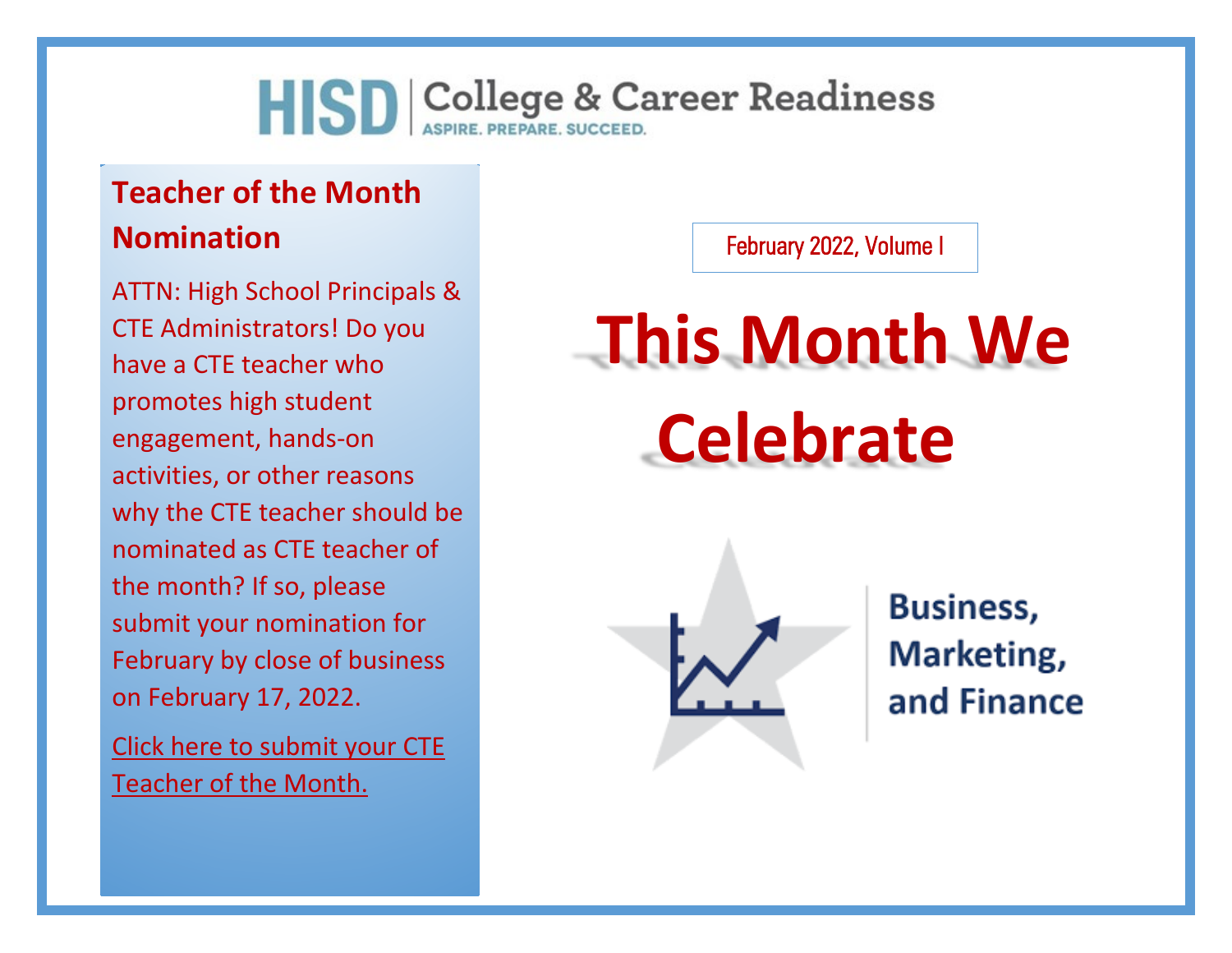

Contro region4°

Region 4 is excited to announce their latest February 2022 professional development offerings! Click the titles to find a description and registration information. **Please click on the underlined dates for course description.** For more information about any of these workshops, please e-mail [socialstudies@esc4.net.](mailto:reading@esc4.net)

**Putting Work Tasks to Work** [3-3-2022](https://www.escweb.net/tx_esc_04/catalog/session.aspx?session_id=1616911) | 9:00 am – 3:00 pm

**Developing an Effective Comprehensive Needs Assessment (CNA) - CTE Administrators** [3-3-2022](https://www.escweb.net/tx_esc_04/catalog/session.aspx?session_id=1639374) | 9:00 am – 12:00 pm

**Maximizing Co-teaching: Choosing Three Powerful Models** [3-8-2022](https://www.escweb.net/tx_esc_04/catalog/session.aspx?session_id=1654240) | 8:30 am – 11:30 am

**Being Child Centered!** [3-10-2022](https://www.escweb.net/tx_esc_04/catalog/session.aspx?session_id=1573548) | 1:00 pm – 3:00 pm

**Growth Mindset** [3-31-2022](https://www.escweb.net/tx_esc_04/catalog/session.aspx?session_id=1655536) | 1:00 pm – 3:00 pm

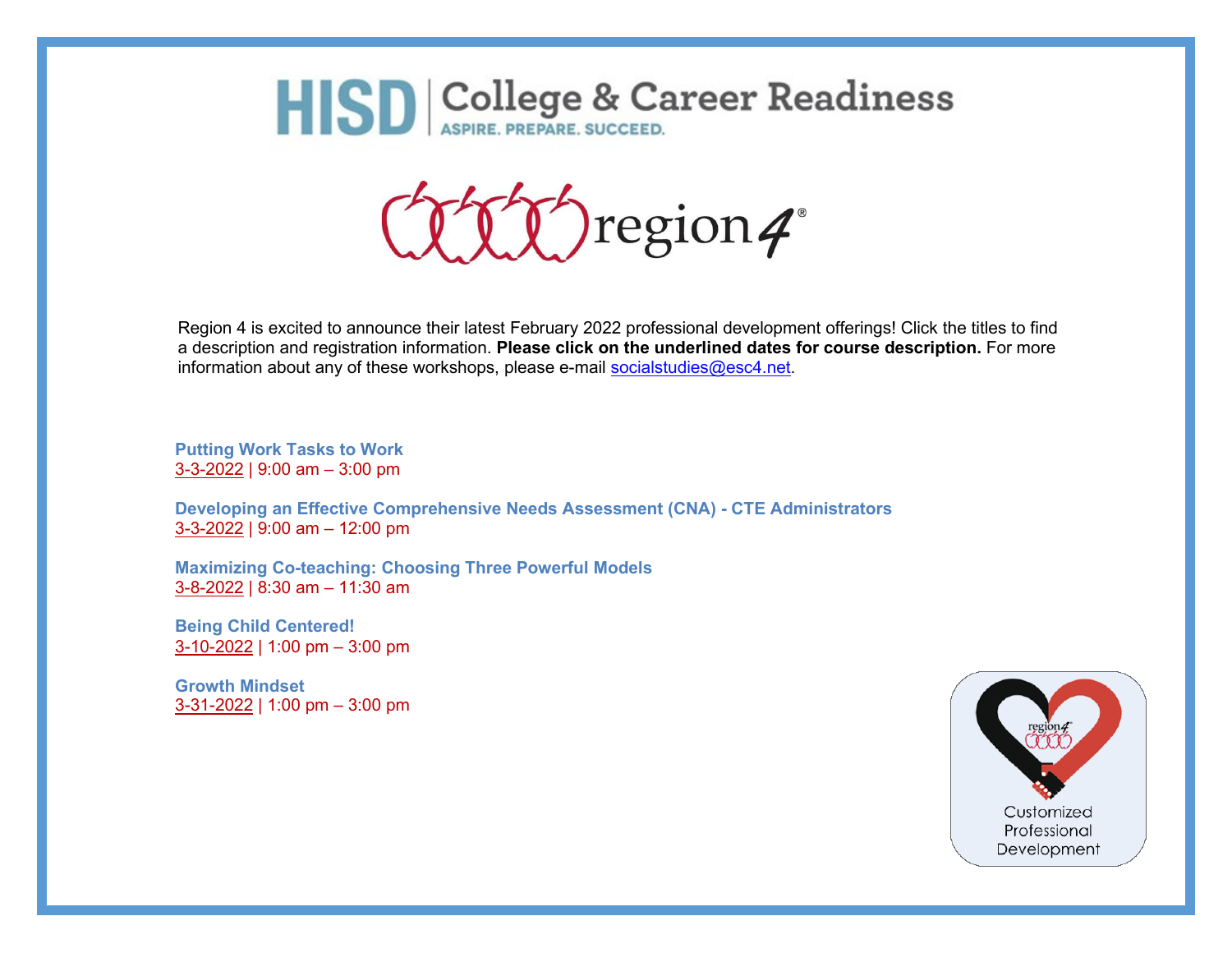**Feel the love for technology this February!**

The Academic Instructional Technology Department has a series of various technology tools to make classroom lessons and activities engaging to all learning styles.

Join them very Tuesday of this month to learn about a different tech tool available to all HISD teachers.



#### FEBRUARY 2022

Come learn about a variety of tech tools and how to use them in your classroom! Sessions change weekly.

| <b>WORKSHOP TITLE</b>                                                     | <b>TOPIC</b>                                  | <b>DATE</b>        | <b>TIME</b>      |  |
|---------------------------------------------------------------------------|-----------------------------------------------|--------------------|------------------|--|
| <b>More into Quizziz</b>                                                  | Quizziz                                       | <b>February 1</b>  | 3:30-4:00 P.M.   |  |
| <b>Creating Lessons with your</b><br>Kahoot                               | Kahoot                                        | <b>February 1</b>  | 4:15-5:00 P.M.   |  |
| <b>Keyboarding contest 101</b>                                            | Learning.com                                  | <b>February 1</b>  | $4:15-5:00$ P.M. |  |
| <b>Deep Dive</b>                                                          | <b>Pear Deck</b>                              | <b>February 8</b>  | 3:30-4:00 P.M.   |  |
| <b>Let's Make Movies!</b>                                                 | WeVideo                                       | <b>February 8</b>  | 4:15-5:00 P.M.   |  |
| <b>Making Learning Visible</b>                                            | <b>Adobe Creative Cloud</b><br><b>Express</b> | <b>February 15</b> | 4:15-5:00 P.M.   |  |
| <b>Clevertouch Unplugged</b><br>for Elementary                            | <b>CleverTouch Board</b>                      | <b>February 15</b> | 3:30-4:00 P.M.   |  |
| <b>Clevertouch Unplugged</b><br>for Secondary                             | <b>CleverTouch Board</b>                      | <b>February 22</b> | 4:15-5:00 P.M.   |  |
| <b>New Updates with Book</b><br><b>Creator</b>                            | <b>Book Creator</b>                           | <b>February 22</b> | 4:15-5:00 P.M.   |  |
| <b>Video and Publishing</b>                                               | <b>Adobe Creative Cloud</b><br><b>Express</b> | <b>February 22</b> | 4:15-5:00 P.M.   |  |
| <b>OneSource # for all sessions: 1461032</b>                              |                                               |                    |                  |  |
| <b>Join using Microsoft Teams</b>                                         |                                               |                    |                  |  |
| <b>CLEVERTOUCH</b><br><b>WEVIDEO</b><br><b>TECHNOLOGIES</b><br>Doar Dooli |                                               |                    |                  |  |

**Academic Instructional Technology**<br>EMPOWERING EDUCATION EVERY DAY HISD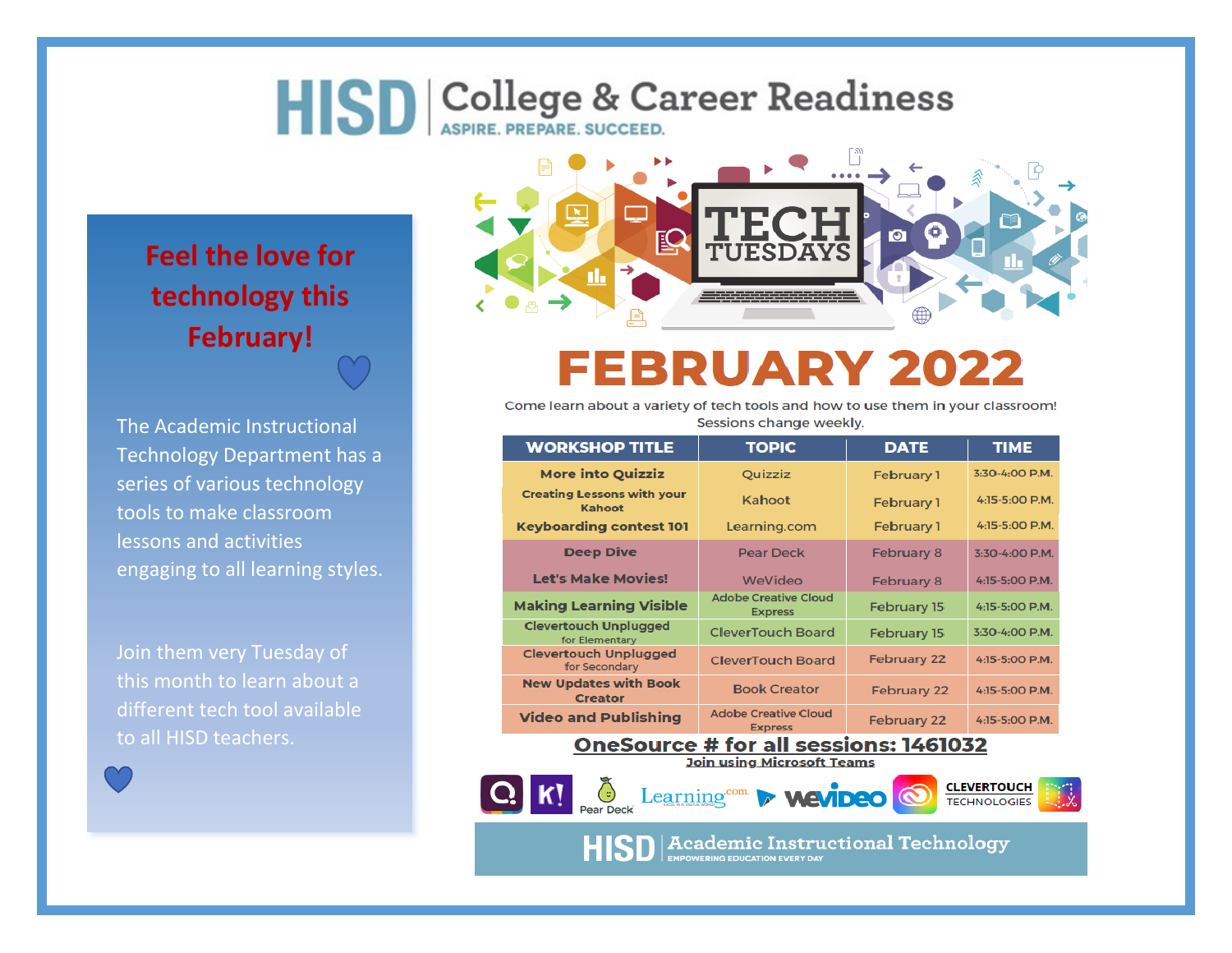

**Professional Development for Educators**

#### **Because the Best Educators Never Stop Learning**

**Lifelong learning and professional development for educators go hand-in-hand with Canvas Network's open, online courses, taught by experts and institutions worldwide**.

[Teacher as investigator: developing awareness of student strengths and needs](https://www.canvas.net/browse/understood/courses/teacher-as-investigator)

[Integrating stem: from beginning to end](https://www.canvas.net/browse/tennessee-tech/courses/integrating-stem)

[Enhancing learning in computer science & mathematics using cross disciplinary projects](https://www.canvas.net/browse/wolverhampton/courses/enhancing-learning-computer-science-mathematics)

[Safe & resilient schools: mental health](https://www.canvas.net/browse/cu-boulder/courses/safe-resilient-schools)

[Genius matters \(K-12/HE\)](https://www.canvas.net/browse/cn-pd/courses/genius-matters)

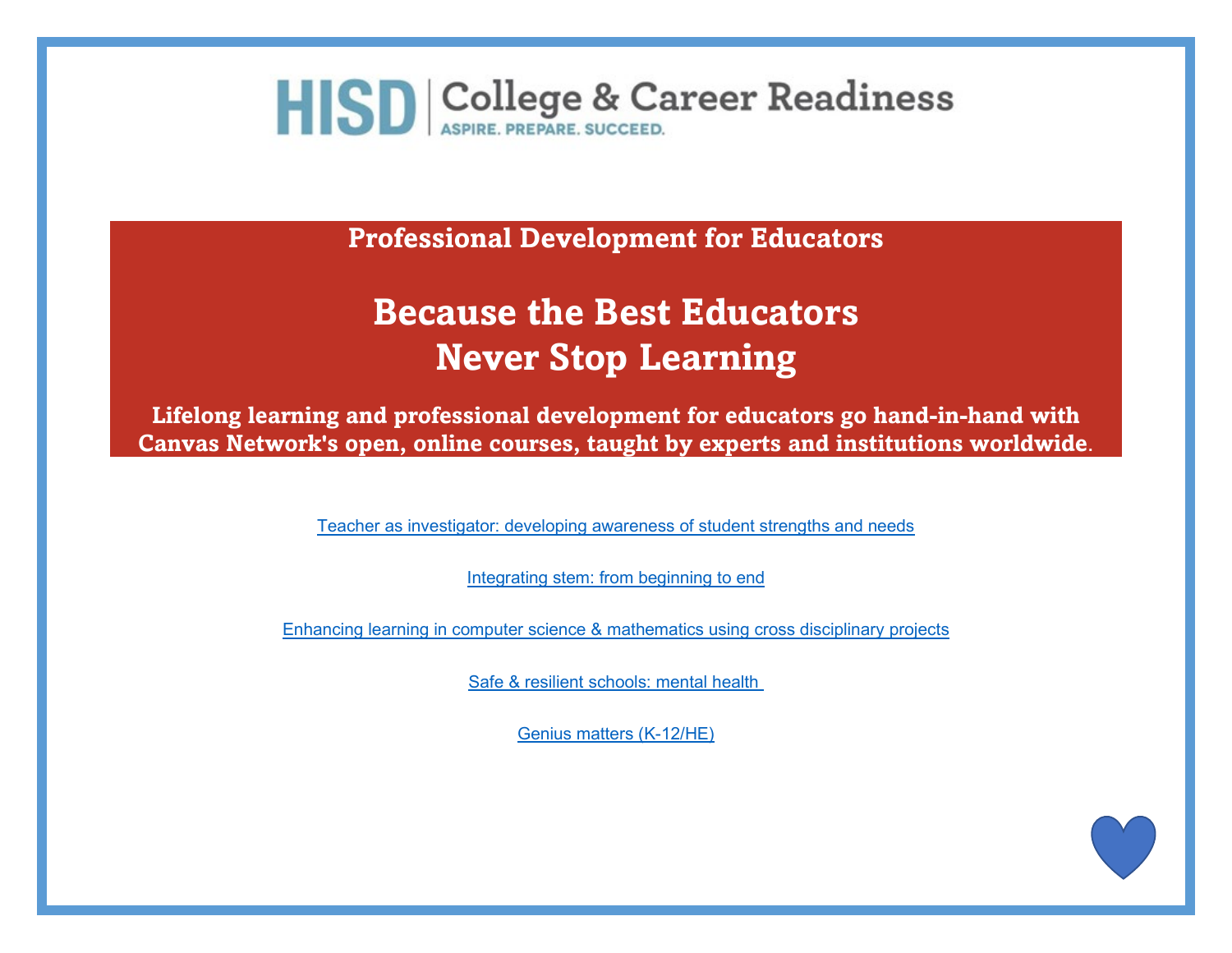



#### **FREE SEL Professional Development for CTE Administrators**

**FuelEd is sponsoring two FREE Whole Educator Collectives in 2022. The Whole Educator Collective is a 4-day virtual retreat (3 hours a day) that gives educators an entirely new lens for seeing students and colleagues for who they really are.**

**While national awareness of the double crisis of youth and educator mental health is on the rise, as an education leader—you're the one living it. You might be wondering what adult SEL looks like and how it can help you, your teachers, and your students? [@FuelEdSchools,](http://www.fueledschools.org/) a non-profit organization with a decade of experience in teacher social-emotional learning, is opening up their [flagship training](https://www.fueledschools.org/whole-educator-collective) to a select group of highly motivated and highly aligned leaders to join at no charge. If you're ready to learn more and lead your campus in growing more emotionally intelligent educators and relationship-driven school, [apply now.](https://www.fueledschools.org/whole-educator-collective-application-2022)**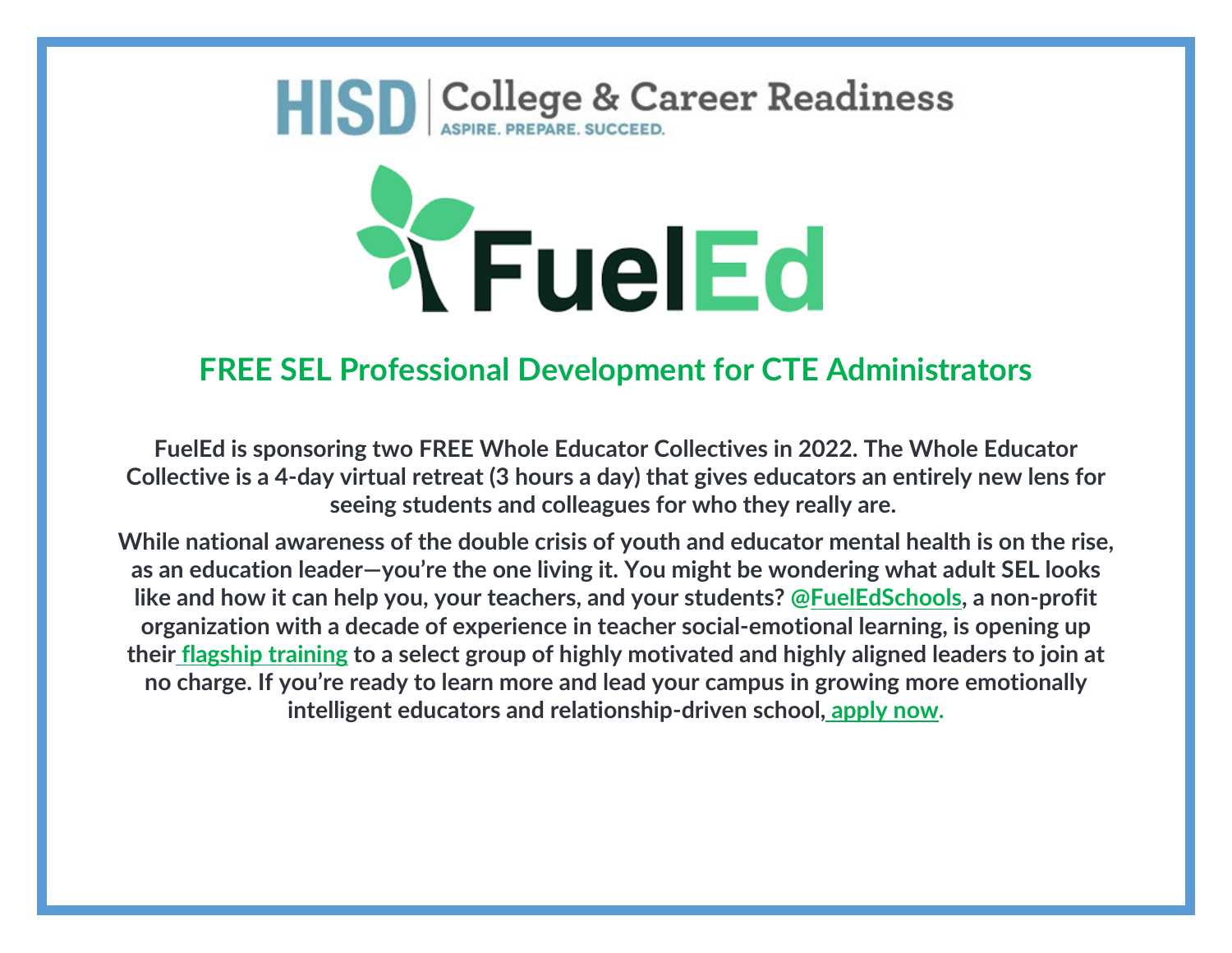



CTE Teachers, if you are interested in free textbooks and some other printed resources, please click [HERE](https://forms.office.com/r/MkU60kBL3v) for a list of books available. First come, first served.





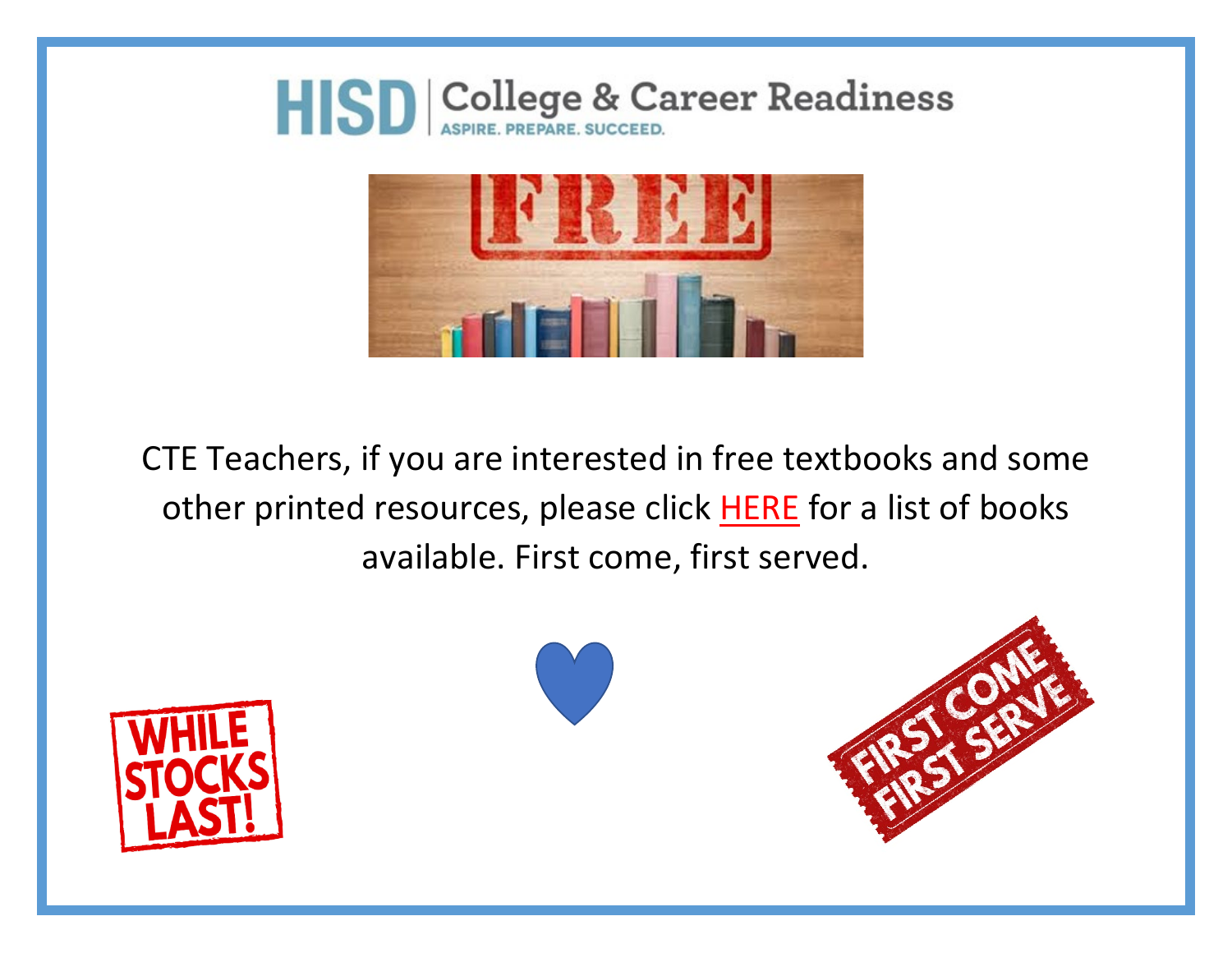| Date(s) / Location                                                                                       | <b>Name and Description</b>                                                                                                                                                                                                                                                                                                                                                                                                           | Audience                           | <b>OneSource #</b>   |
|----------------------------------------------------------------------------------------------------------|---------------------------------------------------------------------------------------------------------------------------------------------------------------------------------------------------------------------------------------------------------------------------------------------------------------------------------------------------------------------------------------------------------------------------------------|------------------------------------|----------------------|
| <b>February 2, 2022</b><br>#1823421<br><b>February 16, 2022</b><br>#1823422<br>March 2, 2022<br>#1823423 | <b>Write Beside Us: The Series</b><br>Join a cohort of educators for a fun, casual writing experience. Get experience<br>writing in a variety of genres, sharing your writing with others, and rediscover<br>your love for the "art" in English Language Arts! Register in OneSource and<br>come to as many sessions as you'd like.<br>All sessions will be held from 5:00 to 6:00 PM.                                                | 6-12 ELA<br><b>Teachers</b>        | 1456172<br>(VIRTUAL) |
| March 10, 2022<br>4:30-6:30 PM<br>#1823437                                                               | <b>Twitter Chats - Achieving Mathematical Proficiency</b><br>Participants will read and respond to a research article via Twitter. Topics will<br>include discussions that support student achievement of mathematical proficiency<br>in digital or face-to-face environments. Credit will be awarded to participants who<br>answer at least three of the posted questions and respond to at least two other<br>participants' tweets. | 6-12 Grade<br><b>Math Teachers</b> | 1456189              |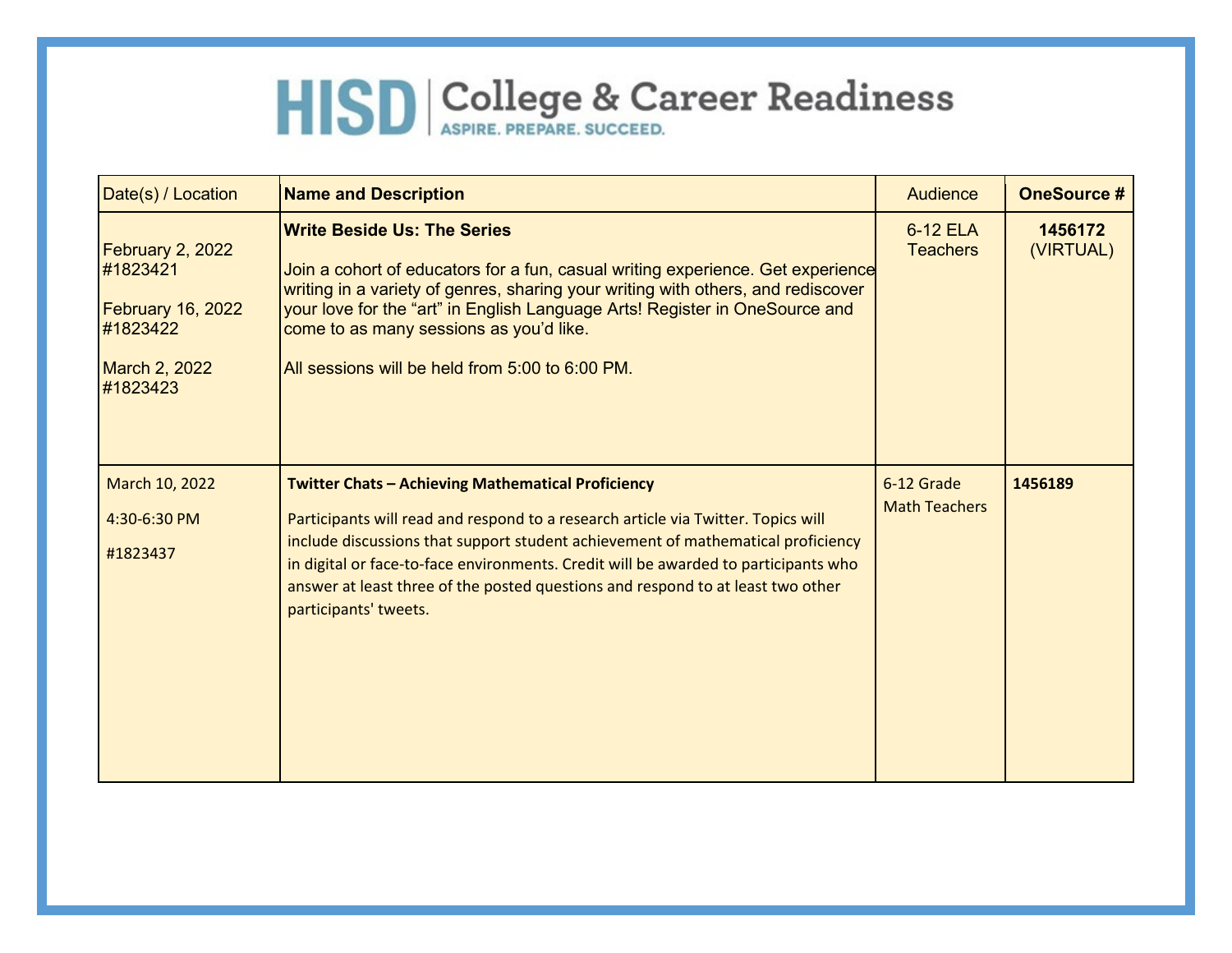| May 24, 2022<br>4:30-6:00 PM<br>#1823438<br>May 26, 2022<br>4:30-6:00 PM<br>#1823439 | Scope and Sequence Feedback Sessions - Mathematics<br>Participants will engage in protocols to discuss and provide feedback on middle<br>and high school mathematics course Scopes and Sequences for the 2021-2022<br>school year. Participants need to bring data that could be used to inform the<br>discussion. | 6-12 Grade<br><b>Math Teachers</b> | 1456190 |
|--------------------------------------------------------------------------------------|--------------------------------------------------------------------------------------------------------------------------------------------------------------------------------------------------------------------------------------------------------------------------------------------------------------------|------------------------------------|---------|
| Feb 21, 2022<br>9:00-10:30 AM<br>Mar 24, 2022<br>4:30-6:00 PM                        | Learning Lab - CRA: It's Time for Manipulatives<br>Participants will learn how to use manipulatives in the math classroom to help<br>students with conceptual understanding.                                                                                                                                       | Grade 6-10<br><b>Math Teachers</b> | 1467031 |
| Feb 21, 2022<br>2:30-4:00 PM                                                         | <b>Technology Enhanced Items with H5P</b><br>Participants will examine samples of the technology enhanced items (including<br>griddables & test features in the HUB), explore pre-made technology enhanced<br>activities in planner lessons using H5P, and create an H5P activity using their own<br>account.      | Grade 6-10<br><b>Math Teachers</b> | 1467032 |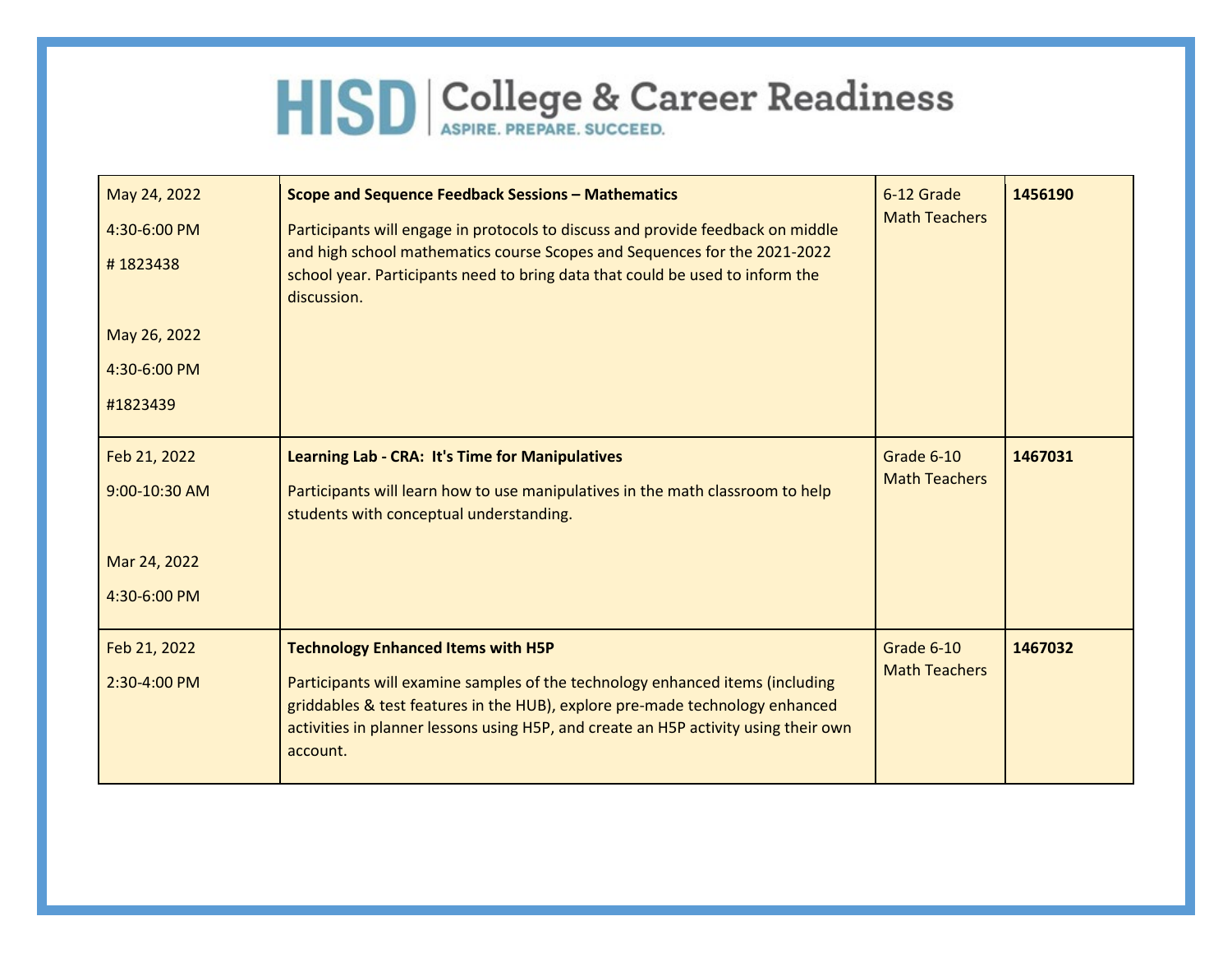| Feb 21, 2022<br>10:30-12:00 PM | Do You CFU?<br>Participants will examine various strategies to check for understanding, investigate<br>useful tools, determine when to check for understanding, and use effective<br>feedback strategies, including the implementation of Three Reads protocol to<br>support all students as they read closely to make sense of challenging word<br>problems. Three Reads is critical for reducing barriers and providing access to Els as<br>they interact with complex word problems. | Grade 6-12<br><b>Math Teachers</b> | 1467034 |
|--------------------------------|-----------------------------------------------------------------------------------------------------------------------------------------------------------------------------------------------------------------------------------------------------------------------------------------------------------------------------------------------------------------------------------------------------------------------------------------------------------------------------------------|------------------------------------|---------|
| Feb 28, 2022<br>4:30-5:30 PM   | <b>Small Group Instruction</b><br>Participants will differentiate small group instruction from small group work,<br>develop a plan for small group instruction, and identify monitoring tools for both<br>planned and unplanned catches. As we continue to bridge learning gaps that were<br>magnified by the pandemic, we must revisit how we can get more from Small<br>Group Instruction.                                                                                            | Grade 6-12<br><b>Math Teachers</b> | 1467052 |
| Feb 10, 2022<br>4:30-5:30 PM   | <b>Secondary Mathematics Skillbuilders</b><br>Participants will explore the Secondary Mathematics Skillbuilder lessons and how<br>they can be implemented in conjunction with the Master Course lessons.<br>Skillbuilders can be used as a resource to address the needs of Tier 2 and Tier 3<br>students and support teachers with HB4545 requirements.                                                                                                                                | Grade 6-12<br><b>Math Teachers</b> | 1467055 |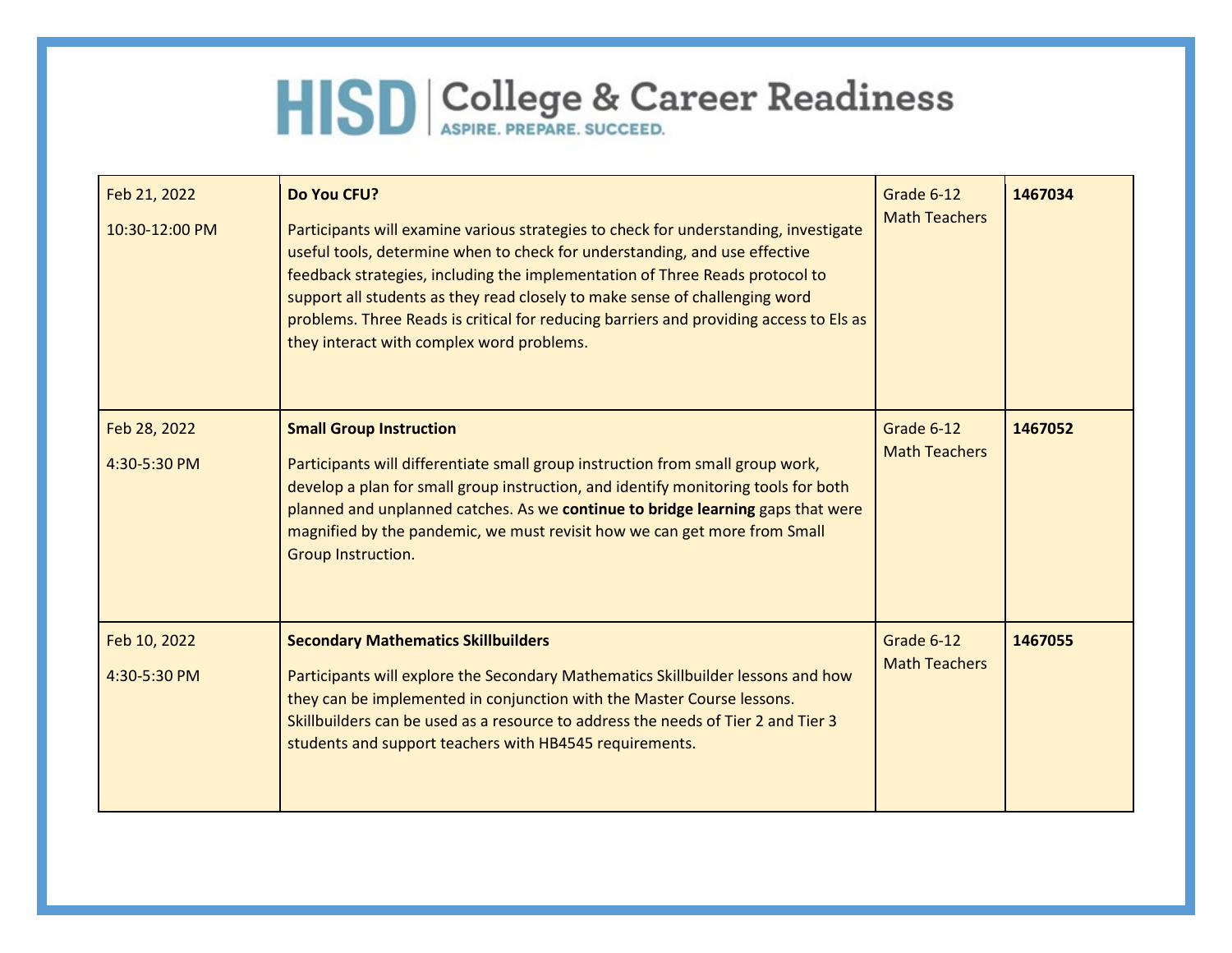| Feb 21, 2022 (Mon)<br>9:00-10:30 AM<br><b>Class ID# 1834275</b><br>Feb 21, 2022 (Mon)<br>1:00-2:30 PM<br><b>Class ID# 1834275</b> | <b>Content-based language instruction for Biology</b><br>Participants will participate in a sheltered instruction lesson using a variety of<br>literacy routines to support instruction for English learners through increased<br>comprehensible input, student grouping, and lesson rigor. Special Instructions:<br>Have a fully charged laptop and lesson planning documents in hand for this<br><b>Microsoft Teams session.</b>                                                                                                                                            | 9th-12th grade<br><b>Biology</b><br><b>Teachers</b> | 1467108 |
|-----------------------------------------------------------------------------------------------------------------------------------|-------------------------------------------------------------------------------------------------------------------------------------------------------------------------------------------------------------------------------------------------------------------------------------------------------------------------------------------------------------------------------------------------------------------------------------------------------------------------------------------------------------------------------------------------------------------------------|-----------------------------------------------------|---------|
| Feb 21, 2022 (Mon)<br>1:00-2:30 PM<br><b>Class ID# 1834322</b>                                                                    | <b>Reviewing Science Concepts using Gizmos - High School</b><br>Participants will experience how a Gizmos lesson can support science concepts that<br>were previously taught. Participants will engage in multiple differentiated Biology<br>lesson models to develop a deeper understanding how Gizmos can be modified to<br>create an array of ideas reviewing science tested concepts. Attendees will be<br>provided time to create their own review lesson(s) to support their intended grade<br>level and/or concept of their choice. This is a Microsoft Teams session. | 9th-12th grade<br><b>Science</b><br>Teachers,       | 1467126 |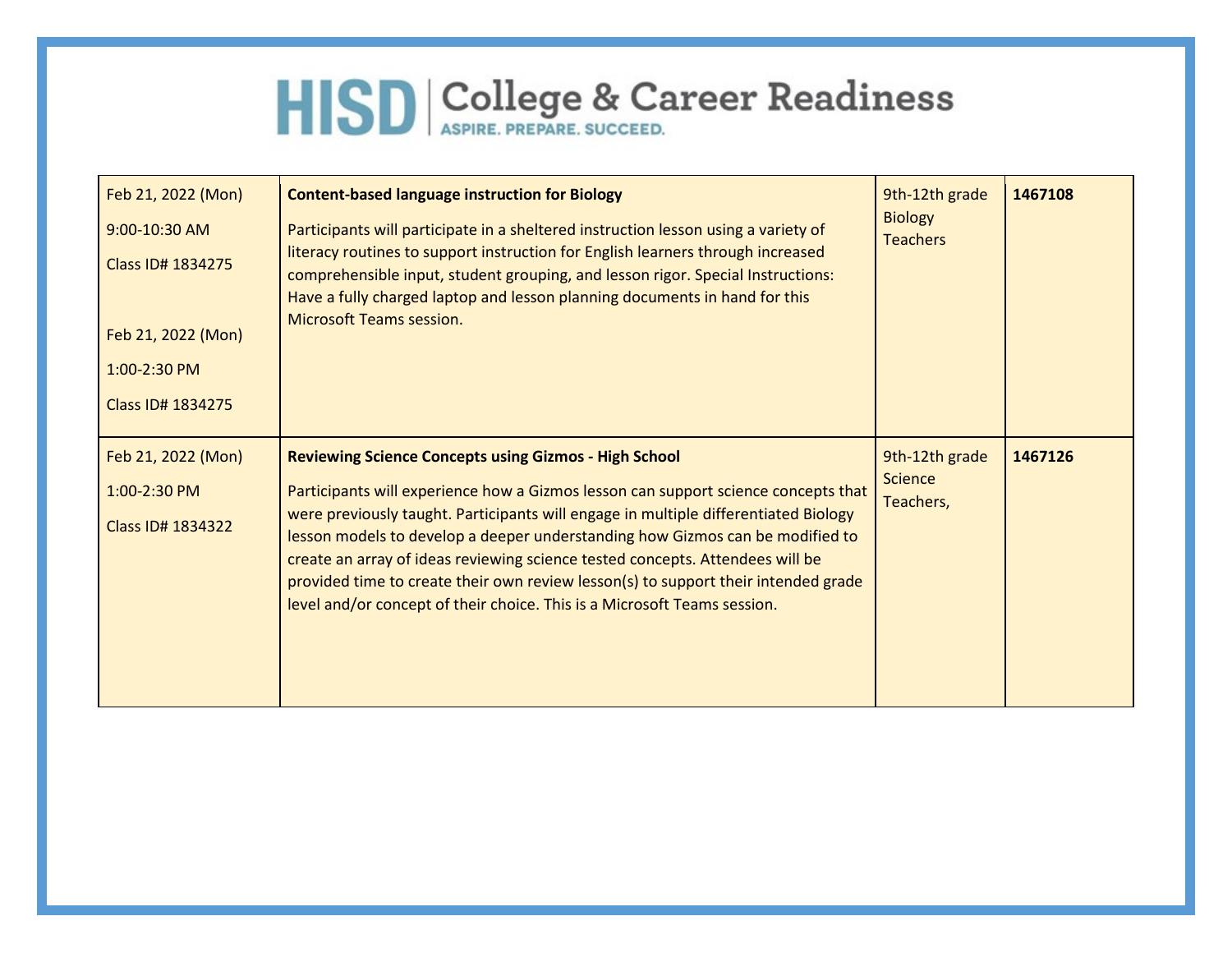| <b>February 21, 2022</b><br>12:30-3:30 PM                 | Lead4ward Rock Review for Social Studies in the Final Frontier - U.S. History<br>Whether we have STAAR or are responsible for collecting local data to show<br>evidence of learning, we know that the need to have engaging review doesn't<br>change. But, one thing we have learned from 2020 is that everything else can! This<br>year we are going where no one has gone before! Our Review 2021 Social Studies<br>session will explore new ways to assess where students are, plan for how to<br>address gaps from the fall, prepare them for end-of-year assessments, and help<br>you plan your next steps. We'll explore strategies and tools to make review<br>meaningful, empower students to take ownership of their own learning, and use<br>lead4ward resources for effective review.<br>Zoom link: https://lead4ward.zoom.us/j/81915991579 | <b>High School</b><br><b>Social Studies</b><br><b>Teachers</b> | 1467115 |
|-----------------------------------------------------------|--------------------------------------------------------------------------------------------------------------------------------------------------------------------------------------------------------------------------------------------------------------------------------------------------------------------------------------------------------------------------------------------------------------------------------------------------------------------------------------------------------------------------------------------------------------------------------------------------------------------------------------------------------------------------------------------------------------------------------------------------------------------------------------------------------------------------------------------------------|----------------------------------------------------------------|---------|
| <b>February 21, 2022</b><br>$9:00 - 10:30$<br>$1:00-2:30$ | <b>Accountable Talk: Engaging Students in Academic Discourse using Texts</b><br>Participants will engage in strategies that allow for academic conversations using<br>primary and secondary sources as text evidence. Participants will leave with ideas<br>to increase purposeful academic discourse in their classrooms.                                                                                                                                                                                                                                                                                                                                                                                                                                                                                                                             | Secondary<br><b>Social Studies</b><br><b>Teachers</b>          | 1467109 |